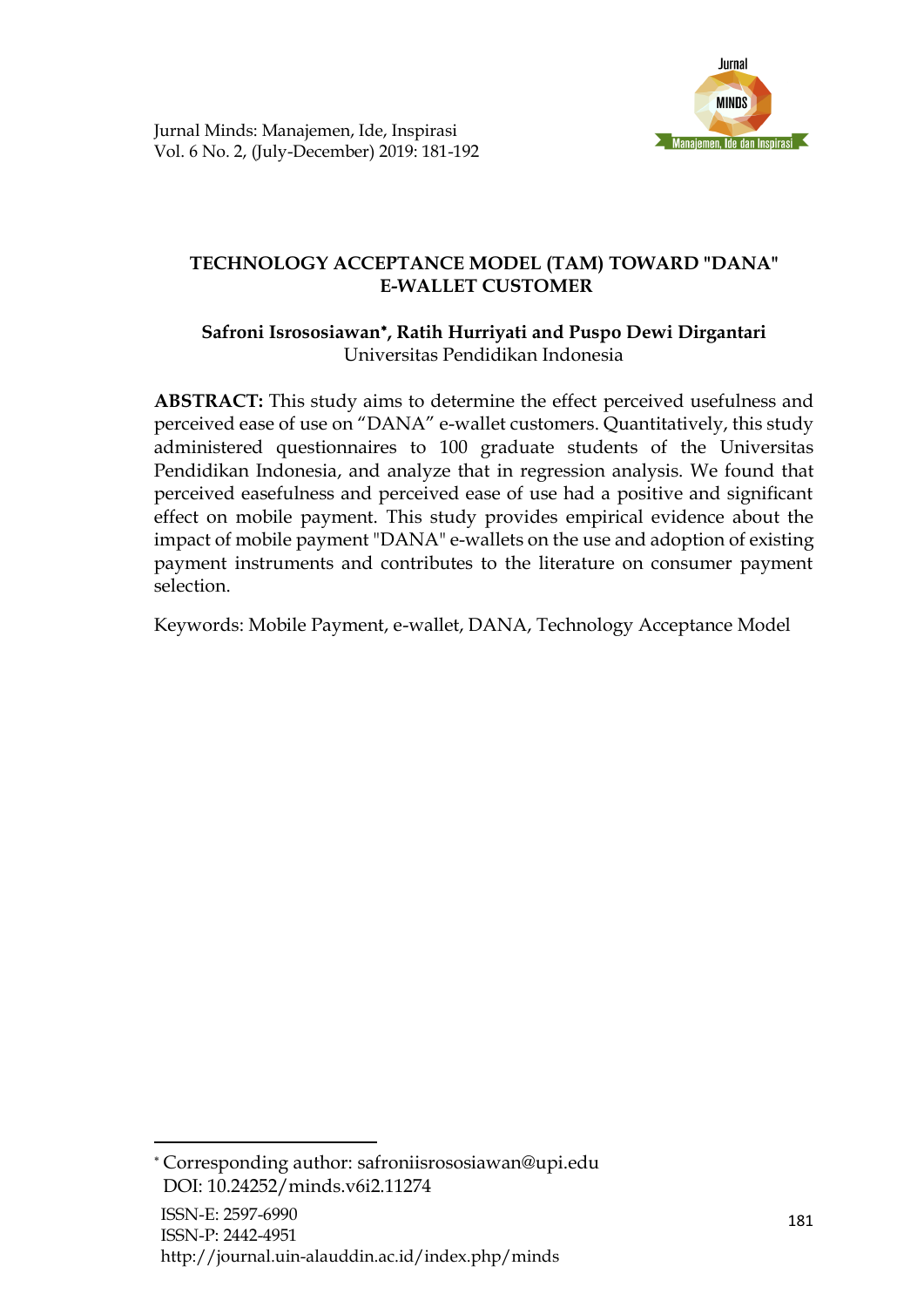#### **INTRODUCTION**

Changes that occur due to the industrial revolution 4.0 in the economic field are the use of internet media as a tool in making transactions making it easier for economic factors there-in. This change also has an impact on consumer behavior, namely the shifting pattern of purchases made from manual to online sales (Halttunen, 2016). Stakeholders widely read this opportunity for behavior change with the emergence of many online transaction media that provided both from online media shopping to digital-based financial services (fintech). This digital-based financial service called Mobile Payment. Those tools will provide convenience and speed in conducting its activities (Teo, Tan, Ooi, Hew, & Yew, 2015).

The use of cellular-based payment instruments done for small-scale payment transactions (micro) with e-commerce systems that can provide benefits for customers when requiring small-scale transaction media (Gokilavani, Kumar, Durgarani, & Mahalakshmi, 2018). Mobile Payment in addition to providing a level of convenience and speed but also provides a sense of comfort and a sense of security in transactions for customers anywhere and anytime (Jose Liebana-Cabanillas, Sánchez-Fernández, & Muñoz-Leiva, 2014; Liu, Zhuo, Soman, & Zhao, 2012). The use of e-wallet often offers a variety of advantages ranging from the level of user security, adapting to small-scale transactions that are very easy to operate, and are universal (Punwatkar & Verghese, 2018).

Indonesia has 38 e-wallets that have received official licenses, but there are ten of the most popular today, namely OVO, DOKU, Go-PAY, FUNDS, AJA Link, Jenius, Go Mobile by CIMB, I Pocket, SakuKu, and Paytren. Based on the Price Waterhouse Coopers Survey (PwC) related to Global Consumer Insights, it illustrated that 47% of respondents in Indonesia currently use mobile payments to make a transaction in 2019 (PwC Report, 2019).

One e-wallet that has experienced an increase in application users is "DANA." DANA, as a newcomer to e-wallet applications in Indonesia, immediately showed its determination to become a pioneer of e-wallet applications in Indonesia. Present in 2018, DANA quickly introduced an open platform service. Based on iPrice Group research data, DANA has relatively stable monthly active users from Q4 2018 to Q2 2019. DANA managed to move up one rank in the second quarter of 2019, replacing LinkAja in the third position. This e-wallet service, a collaboration between Emtek Group and Ant Financial, has also become an official e-wallet application to conduct transactions in Bukalapak e-commerce through Buka Dompet as well as many other partners (Rachmatunnisa, 2019).

This study aims to analyze the effect of perceived usefulness and ease of use on "DANA" mobile payment users. To investigate this research, we used the Technology Acceptance Model (TAM) in determining the acceptance of "DANA" applications as new arrivals. This research will provide input for providers to be able to evaluate the process of receiving Mobile Payment "DANA" technology, and researchers will also provide recommendations from the point of acceptance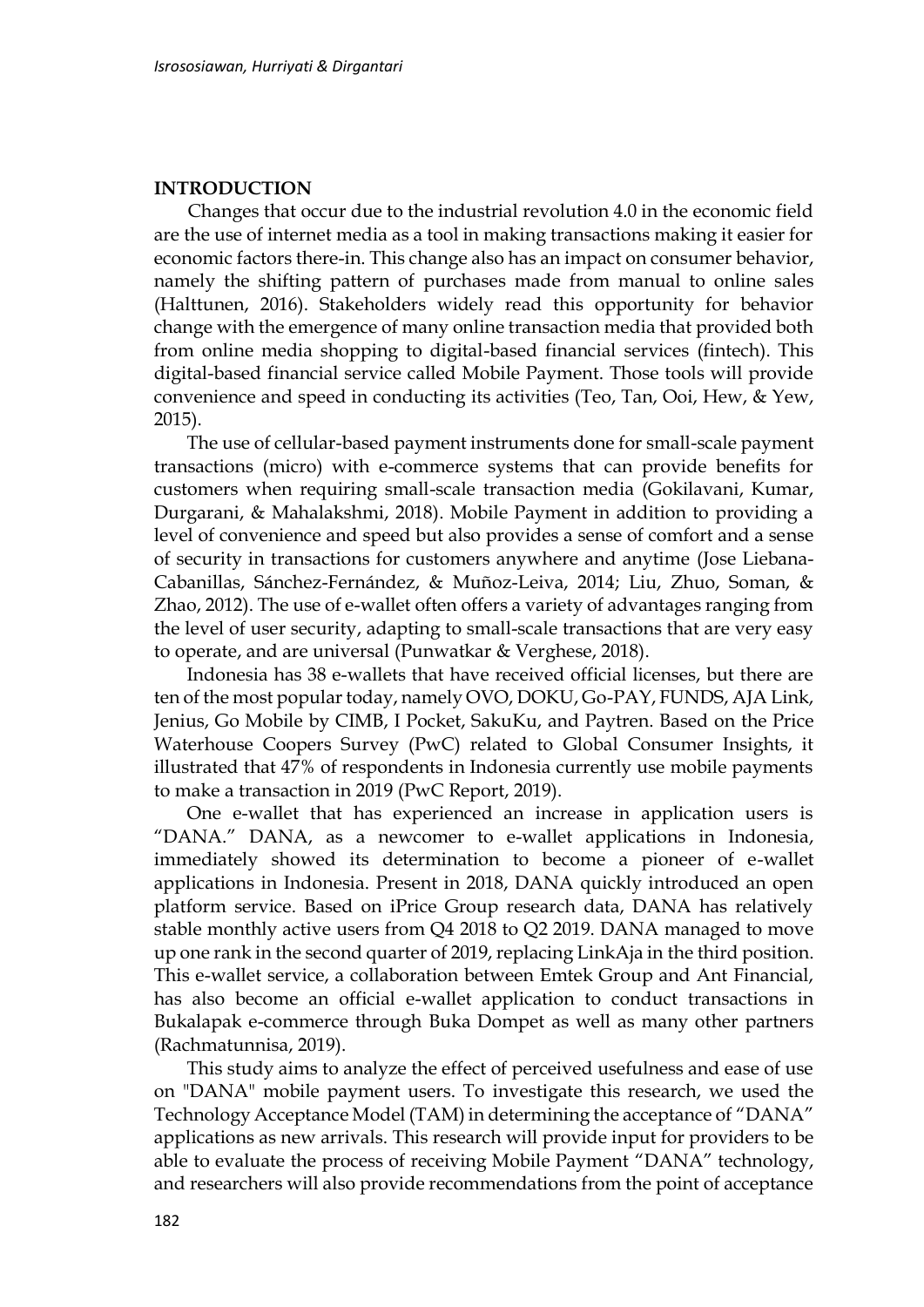of technology related to potential users based on what considerations affect the use of "DANA" applications.

## **THEORETICAL REVIEW**

### *Technology Acceptance Model (TAM)*

Technology Acceptance Model (TAM) is one of the most famous models for being able to understand e-commerce from the viewpoint of customers in receiving applications (Kusumah, 2018). Davis (1989) proposed a TAM theory that explains how technology-based beliefs (usefulness and ease of use) influenced computer adoption. TAM's primary purpose is to create a framework for monitoring the effect of external factors on computer users ' views, behaviors, and objectives, while TAM's other goal is to clarify and forecast user acceptance of the technology.

Davis (1989) states that Perceived Usefulness (PU) is the extent to which a person believes that using a system will improve its performance. Turner, Kitchenham, Brereton, Charters, & Budgen (2010) also explained that Perceived Usefulness measurement indicators are increasing productivity, making work more productive, and accelerating work. Consumers can feel perceived usefulness when the technology adopted can be used anywhere and anytime (Wang & Li, 2016). Davis (1989) defines Ease of Use felt by users to the extent that they believe that utilizing the system will free complicated efforts. Manjunath  $\&$ Nagabhushanam (2017) state that Perceived Ease of Use's indicators are clear and easily understood. Perceived Ease of Use has dimensions such as ease of doing installments, ease of learning the interface (Priyono, 2017), and ease of obtaining from the comparison of cash payment systems to third party e-payment systems (Wang & Li, 2016).

## *Perceived Usefulness and Mobile Payment*

Perceived Usefulness is the subjective probability that technology can improve the way consumers complete their goals. In the context of our research, Perceived Usefulness will increase consumers' desire to use a Mobile Payment system. According to TAM, the Perceived Usefulness is the extent to which a person believes that adopting a particular system will increase the effectiveness and performance of his work (Davis, 1993). Various studies have shown that the Perceived Usefulness has a direct relationship with the attitude of its use (Munoz-Leiva, Hernández-Méndez, & Sánchez-Fernández, 2012; Shin, 2012), as well as the benefits for using (Liébana-Cabanillas, Muñoz-Leiva, Ibáñez-Zapata, & Rey-Pino, 2012, 2014; Pai & Huang, 2011). In the context of this study, we assume that the Perceived Usefulness of the payment system will affect consumers in using Mobile Payments as a payment system. The Perceived Usefulness of the payment system will also directly affect consumers using based on the principles of TAM. Based on previous thinking, we propose the following hypothesis:

H1: Perceived Usefulness has a positive and significant effect on Mobile Payment.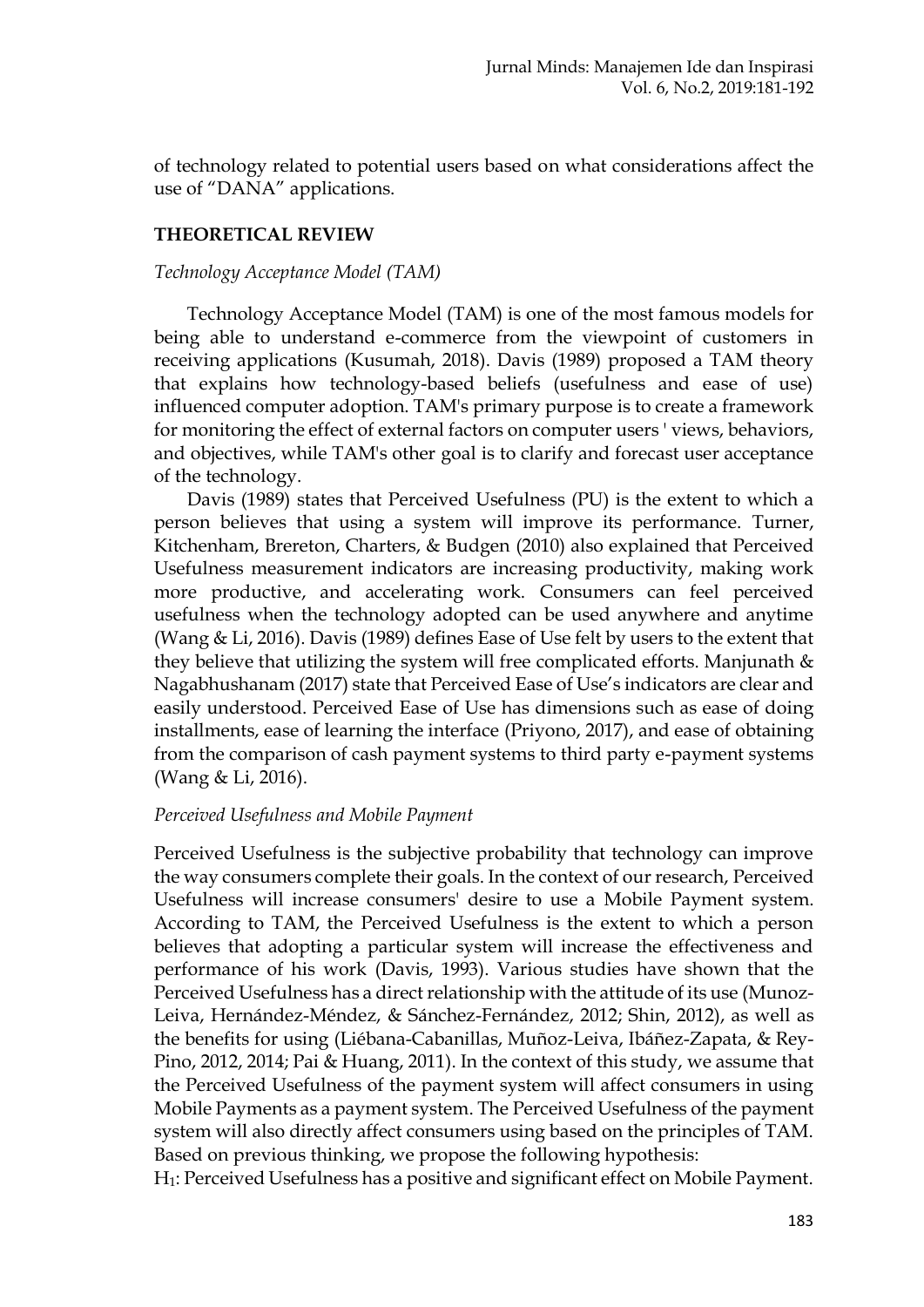### *Ease of Use and Mobile Payment*

Perceived Ease of Use refers to an individual's perception that using a particular system is straight to the point (Davis, 1989). It is one of the most influential aspects regarding the decision to adopt new technology. The issue of Ease of Use has double impacts (Davis, Bagozzi, & Warshaw, 1989); firstly, an effect on attitude, due to self-efficacy and instrumentality, secondly by its usefulness. The Perceived Ease of Use relationship on Perceived Usefulness came from various studies (Liébana-Cabanillas et al., 2012; Munoz-Leiva et al., 2012). The relationship between Ease of Use, ease of access to use is present (Hernández, 2010). Thus, we propose the following hypothesis:

H2: Perceived Ease of Use has a positive and significant effect on Mobile Payment.

H3: Perceived Usefulness and Perceived Ease of Use have a positive and significant effect on Mobile Payment.



**Figure 2: Research Framework**

### **METHODOLOGY**

This study's design uses a descriptive and inferential statistics approach. The population in this study was all Postgraduate students at the Universitas Pendidikan Indonesia. The number of samples determined by researchers is 100 students who use the DANA application. This study is determined using the quota sample and multiple regression analysis. The Quota Sampling method is a sampling method based on probability as a representation of the data collection method (Saunders, Lewis, & Thornhill, 2012). The adoption of quota sampling ensures that the sample groups represent characteristics that have been determined based on the population chosen by the researchers according to previous studies by (Kusumah & Christianingrum, 2018). The reason for using the sampling quota is that the researcher can choose samples freely according to the specified characteristics (users of the "DANA" application and have been used to make transactions). In addition to using a questionnaire, the authors also use the interview method to strengthen the results of the questionnaire obtained.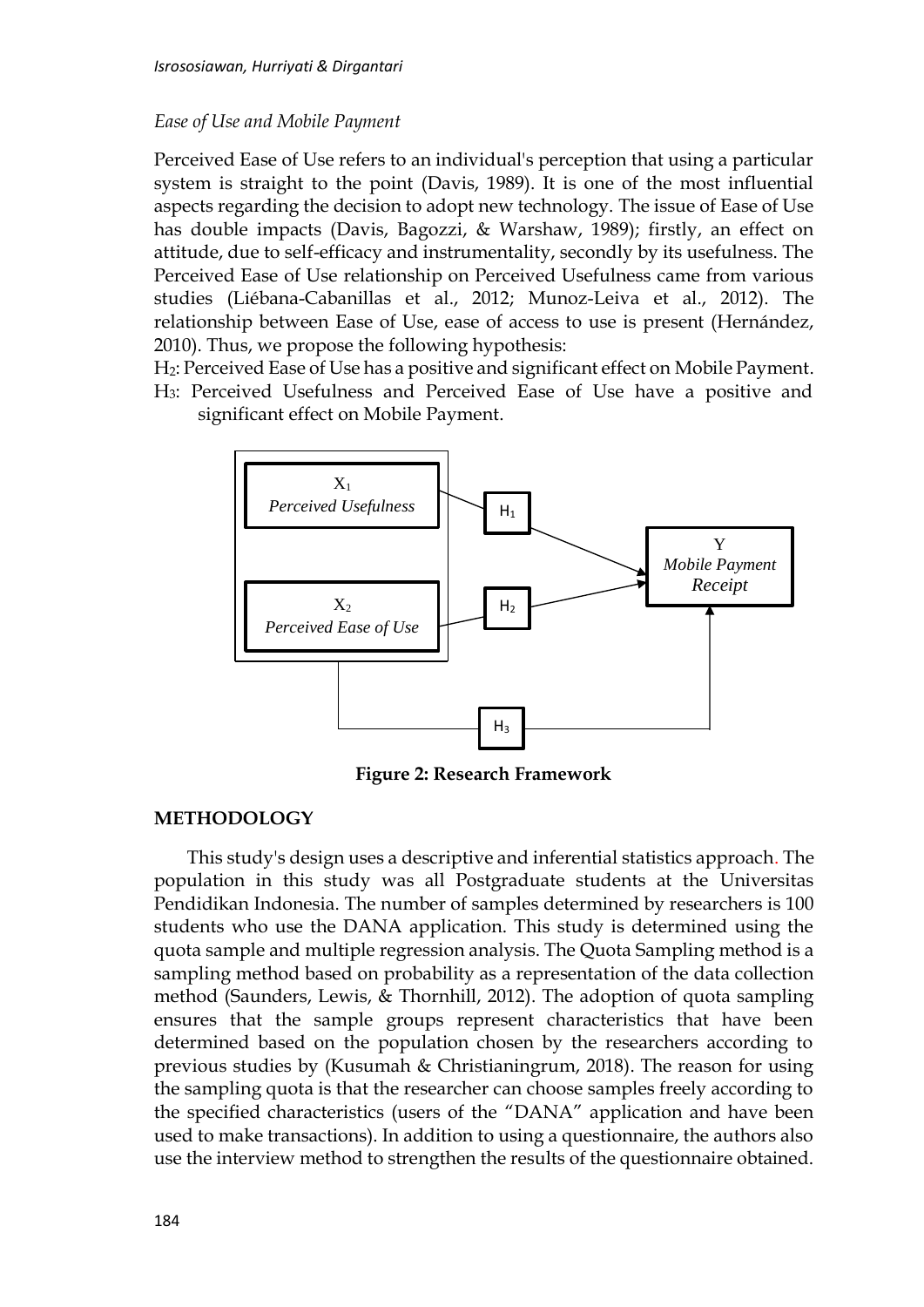The following is a table that defines operational variables used in this study consisting of variables, constructs, and indicator constructs.

| Table 1    |                                    |                                                   |  |  |  |
|------------|------------------------------------|---------------------------------------------------|--|--|--|
|            | Variable, Construct, and Indicator |                                                   |  |  |  |
| Variable   | Indicator<br>Construct             |                                                   |  |  |  |
|            | Perceived                          | DANA makes it easier to do transactions.          |  |  |  |
|            | usefulness                         | DANA increases productivity in transactions.      |  |  |  |
|            |                                    | DANA increases the effectiveness of transactions. |  |  |  |
|            |                                    | DANA is useful in making transactions.            |  |  |  |
| <b>TAM</b> |                                    | DANA provide more benefits in transactions.       |  |  |  |
|            | Perceived ease                     | DANA can be learned easily.                       |  |  |  |
|            | of use                             | DANA easy to get.                                 |  |  |  |
|            |                                    | DANA is clear and easy to understand.             |  |  |  |
|            |                                    | DANA easy to use in the transaction.              |  |  |  |
|            |                                    | DANA can be accessed anywhere.                    |  |  |  |
|            | mobility                           | DANA can be used anytime.                         |  |  |  |
|            |                                    | DANA can be used anywhere.                        |  |  |  |
|            |                                    | DANA can be used anytime when traveling.          |  |  |  |
|            | Reachability                       | DANA can be accessed using a cellphone.           |  |  |  |
|            |                                    | I can make a payment transaction                  |  |  |  |
|            |                                    | DANA outside the partner-owned by DANA,           |  |  |  |
| Mobile     |                                    | especially e-wallet.                              |  |  |  |
| Payment    | Compatibility                      | DANA can adjust to existing technology.           |  |  |  |
|            |                                    | DANA can adjust to daily activities.              |  |  |  |
|            | Convenience                        | DANA convenient to use because users often use    |  |  |  |
|            |                                    | mobile phones.                                    |  |  |  |
|            |                                    | DANA is convenient to use in a variety of         |  |  |  |
|            |                                    | conditions.                                       |  |  |  |
|            |                                    | DANA convenient to use because it is not          |  |  |  |
|            |                                    | difficult to use.                                 |  |  |  |

Data Analysis Techniques used in the research is the quantitative approach and descriptive analysis techniques. To test the hypothesis of this study, the Multiple Linear Regression applied using SPSS v.25.

### **RESULTS**

The first test is the validity and reliability tests. The validity test was from the values of r count> r table of 0.1996 (sig 2 tailed,  $df = n-2$ ). The reliability test used Cronbach alpha> 0.7 (Ghozali, 2019). Based on the calculations performed, the validity and reliability of the test results in this study can be shown in Table 2 as follows: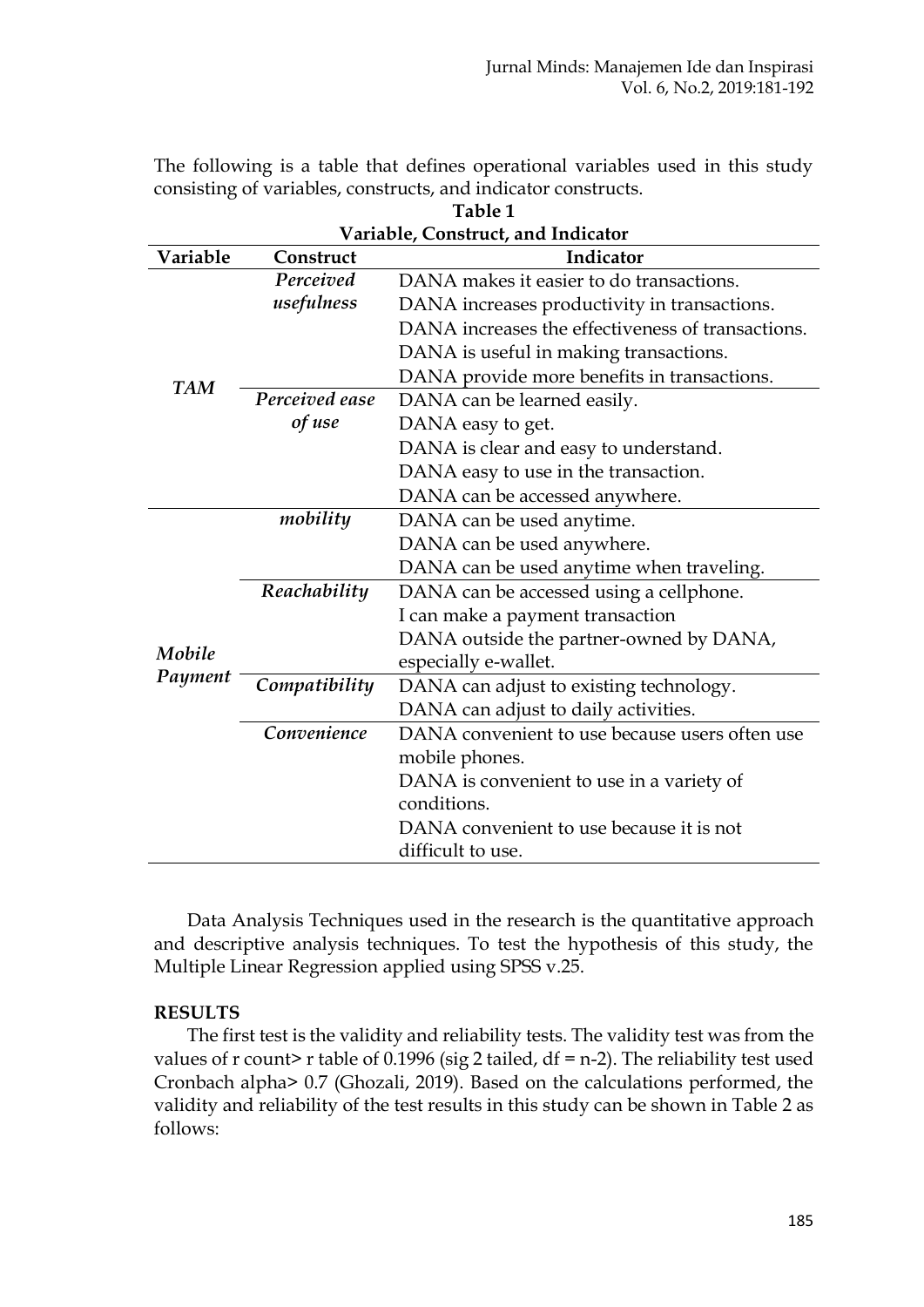*Isrososiawan, Hurriyati & Dirgantari*

|                                 | ⊥avci 4                              |       |             |             |             |          |  |
|---------------------------------|--------------------------------------|-------|-------------|-------------|-------------|----------|--|
|                                 | <b>Validity and Reliability Test</b> |       |             |             |             |          |  |
| Variable                        | rtable<br>Validity<br>Item           |       | Information | Reliability | Information |          |  |
|                                 | X1.1                                 | 0,654 | 0,1966      | valid       |             |          |  |
| Perceived                       | X1.2                                 | 0,694 | 0,1966      | valid       |             |          |  |
| <i><u><b>Usefulness</b></u></i> | X1.3                                 | 0,713 | 0,1966      | valid       | 0,721       | reliable |  |
| (X1)                            | X1.4                                 | 0,697 | 0,1966      | valid       |             |          |  |
|                                 | X1.5                                 | 0,486 | 0,1966      | valid       |             |          |  |
|                                 | X2.1                                 | 0,886 | 0,1966      | valid       |             |          |  |
| Perceived                       | X2.2                                 | 0,353 | 0,1966      | valid       |             |          |  |
| Ease of                         | X2.3                                 | 0,743 | 0,1966      | valid       | 0,713       | reliable |  |
| Use(X2)                         | X2.4                                 | 0,447 | 0,1966      | valid       |             |          |  |
|                                 | X2.5                                 | 0,886 | 0,1966      | valid       |             |          |  |
|                                 | Y1                                   | 0,518 | 0,1966      | valid       |             |          |  |
|                                 | Y2                                   | 0,57  | 0,1966      | valid       |             |          |  |
|                                 | Y3                                   | 0,599 | 0,1966      | valid       |             |          |  |
|                                 | Y4                                   | 0,708 | 0,1966      | valid       |             |          |  |
| Mobile                          | Y5                                   | 0,606 | 0,1966      | valid       | 0,838       | reliable |  |
| Payment                         | Y <sub>6</sub>                       | 0,667 | 0,1966      | valid       |             |          |  |
| (Y)                             | Y7                                   | 0,698 | 0,1966      | valid       |             |          |  |
|                                 | Y8                                   | 0,665 | 0,1966      | valid       |             |          |  |
|                                 | Y9                                   | 0,743 | 0,1966      | valid       |             |          |  |
|                                 | Y10                                  | 0,596 | 0,1966      | valid       |             |          |  |

**Tabel 2**

The next step is testing the conformance of the classical assumptions. They are:

| Table 3<br><b>Multicollinearity Test</b> |                  |       |  |  |  |  |
|------------------------------------------|------------------|-------|--|--|--|--|
| Coefficients                             |                  |       |  |  |  |  |
| Model                                    | Tolerance<br>VIF |       |  |  |  |  |
| (Constant)                               |                  |       |  |  |  |  |
| X1                                       | .257             | 3.888 |  |  |  |  |
| X <sub>2</sub>                           | 257              | 3.888 |  |  |  |  |
| $1.1 - 1.1$ C                            |                  |       |  |  |  |  |

Source: output SPSS

The standard is if the multicollinearity value for each independent variable is between 0-1 and the VIF value for each independent variable is between 1-10, there is no multicollinearity problem, or there is no relationship between each independent variable. Conveniently, the data passed the stated threshold as in table 3. The next test is the heteroscedasticity test. The following are the results of the Glejser Test for heteroscedasticity.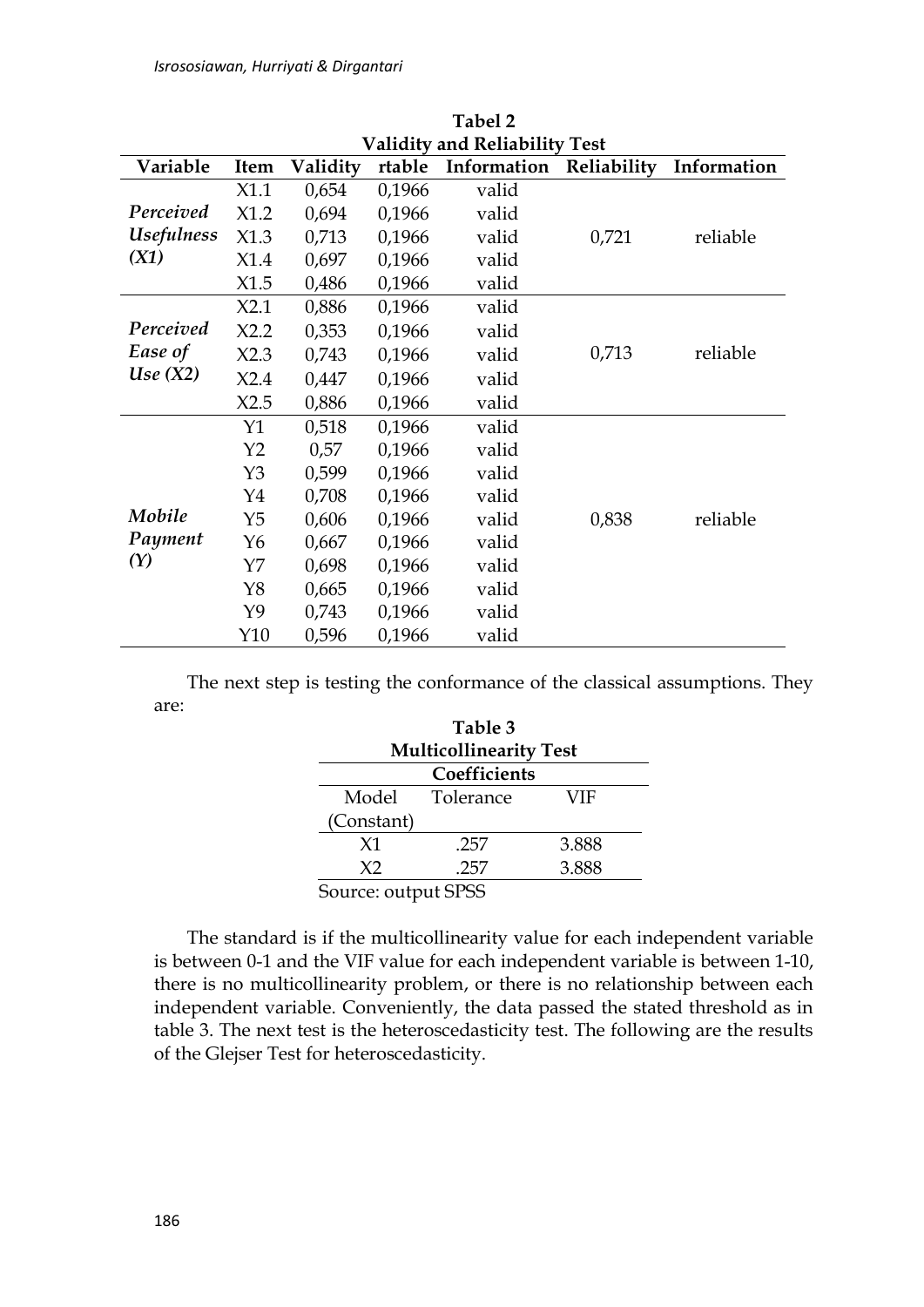## **Table 4 Heteroscedasticity Coefficients**

| Model                        | Sig. |  |  |
|------------------------------|------|--|--|
| (Constant)<br>1              | .934 |  |  |
| $X_1$                        | .057 |  |  |
| $X_2$                        | .049 |  |  |
| a. DependentVariable:ABS_RES |      |  |  |
|                              |      |  |  |

Source: Output SPSS

The table above is a heteroscedasticity test with the Glejser test considering the meaning value of all independent variables > 0.05, so there are no heteroscedasticity problems with the regression model. The subsequent analysis is multiple linear regression such as t-test, F-test, beta value, and coefficient of determination.

|                           |                                          |       | Table 5        |              |       |      |  |
|---------------------------|------------------------------------------|-------|----------------|--------------|-------|------|--|
|                           | <b>Multiple Linear Regression Result</b> |       |                |              |       |      |  |
| Coefficients <sup>a</sup> |                                          |       |                |              |       |      |  |
|                           |                                          |       | Unstandardized | Standardized |       |      |  |
|                           |                                          |       | Coefficients   | Coefficients |       |      |  |
| Model                     |                                          | B     | Std. Error     | Beta         |       | Sig. |  |
|                           | (Constant)                               | 5.974 | 1.288          |              | 4.638 | .000 |  |
|                           | X1                                       | 1.057 | .125           | .593         | 8.489 | .000 |  |
|                           | X <sub>2</sub>                           | .640  | .119           | .376         | 5.383 | .000 |  |
|                           | a. Dependent Variable: Y                 |       |                |              |       |      |  |
|                           | Source: Output SPSS                      |       |                |              |       |      |  |

From the data above we get the multiple regression equation as follows:

Y = 5.974+ 0.593X1 + 0.376X2 ………….. (1st Equation)

The constant value of 5974 obtained from equation one revealed that if the perceived usefulness variable and the perceived ease of use variable are equal to zero, then the mobile payment increased by 5.974. The variable coefficient of perceived usefulness of the beta variable has a positive value of 0.593; these values prove the relationship between perceived usefulness and mobile payment, which means that every increase in the perceived usefulness will cause an increase in the Mobile Payment use and vice versa. The beta coefficient of the Perceived Ease of Use variable has a positive value of 0.376, indicating the relationship between Perceived Ease of Use and Mobile Payment, which means an increase of the Perceived Ease of Use variable will cause an increase in the Mobile Payment variable and vice versa.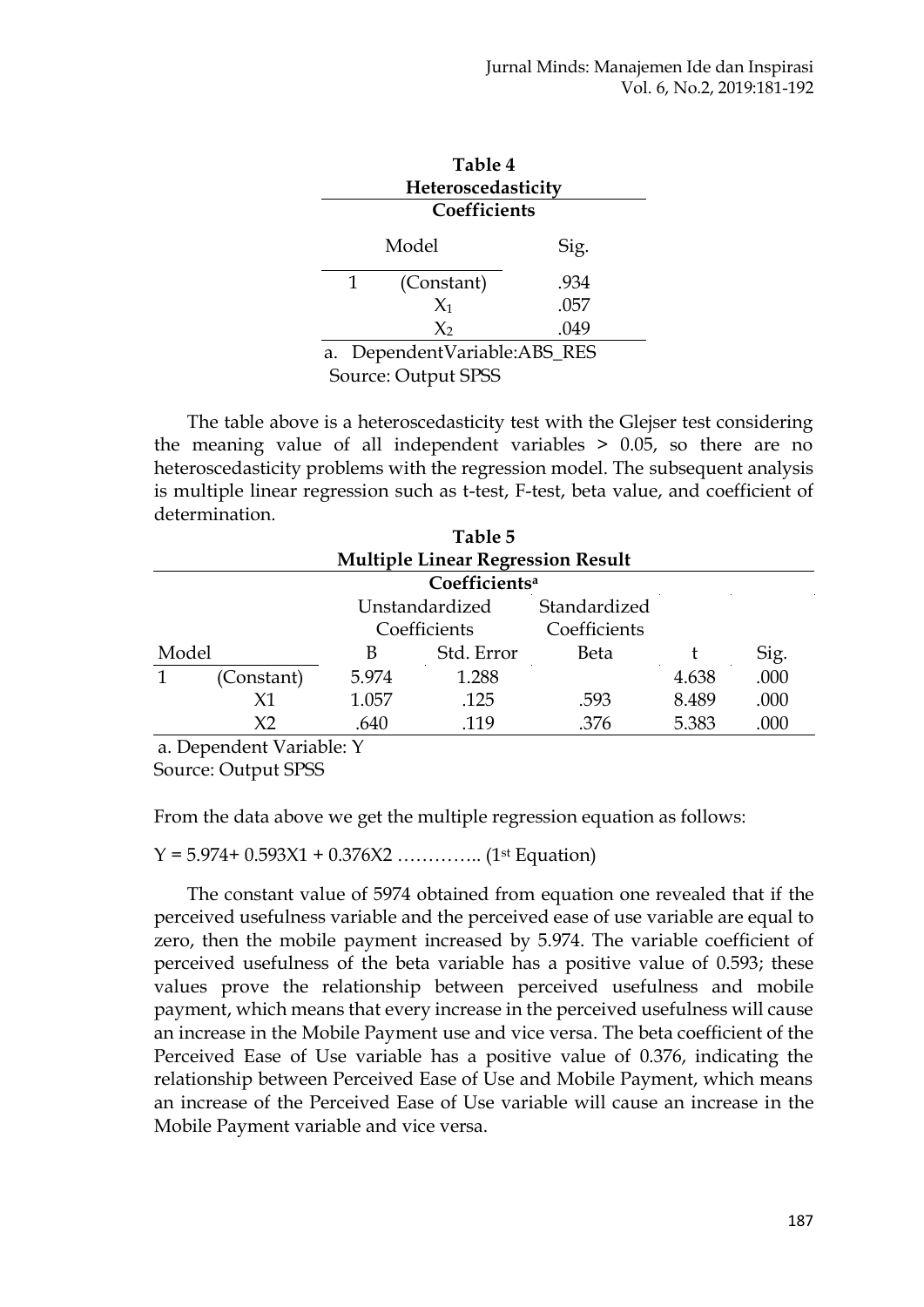The next step is to observe the extent of the influence of individual independent variables on the dependent variable. If t count > 1.96 of 0.05 standardized error, conclusively, the variable has a significant effect over the mention y variable. On the other hand, if the t-count < t table, it can be said that the variable does not have a significant effect. More details can be shown in the following table.

| Table 6<br><b>T-test Result</b> |              |      |  |  |  |
|---------------------------------|--------------|------|--|--|--|
|                                 | Coefficients |      |  |  |  |
| Model                           |              | Sig. |  |  |  |
| (Constant)                      | 4.638        | .000 |  |  |  |
| X1                              | 8.489        | .000 |  |  |  |
| X <sub>2</sub>                  | 5.383        | .000 |  |  |  |
| a. Dependent Variable: Y        |              |      |  |  |  |

Source: Output SPSS

Based on the results in table 6, sig value test calculations for  $X_1$  is 0,000 under value 0.05 with a level of significance. Thus it can be said that the perceived usefulness variable has a significant effect on the mobile payment variable. The sig value for  $X_2$  is 0,000 smaller than the 0.05 significance level. Thus it can be concluded that the perceived ease of use variable significantly influences the mobile payment activities of customers.

# **Table 7 F-test Result ANOVA**

|    |                       |                |    | Mean    |         |                   |
|----|-----------------------|----------------|----|---------|---------|-------------------|
|    | Model                 | Sum of Squares | df | Square  |         | Sig.              |
|    | Regression            | 1373.518       |    | 686.759 | 349.520 | .000 <sup>b</sup> |
|    | Residual              | 190.592        | 97 | 1.965   |         |                   |
|    | Total                 | 1564.110       | 99 |         |         |                   |
| a. | Dependent Variable: Y |                |    |         |         |                   |

b. Predictors: (Constant), X2, X1

Source: Output SPSS

Based on the results shown in table 7, they reveal that the indicated significance value is 0,000 or less than 0.05. It can be concluded that the perceived usefulness variable and the Perceived Ease of Use variable simultaneously or together have a significant effect on the Mobile Payment variable.

| Table 8                                  |                                 |          |  |                                              |  |  |  |
|------------------------------------------|---------------------------------|----------|--|----------------------------------------------|--|--|--|
| <b>Determination Coefficients Result</b> |                                 |          |  |                                              |  |  |  |
| <b>Model Summary</b>                     |                                 |          |  |                                              |  |  |  |
| Model R                                  |                                 | R Square |  | Adjusted R Square Std. Error of the Estimate |  |  |  |
|                                          | - 937a<br>-878<br>.876<br>1.402 |          |  |                                              |  |  |  |
| Source: SPSS                             |                                 |          |  |                                              |  |  |  |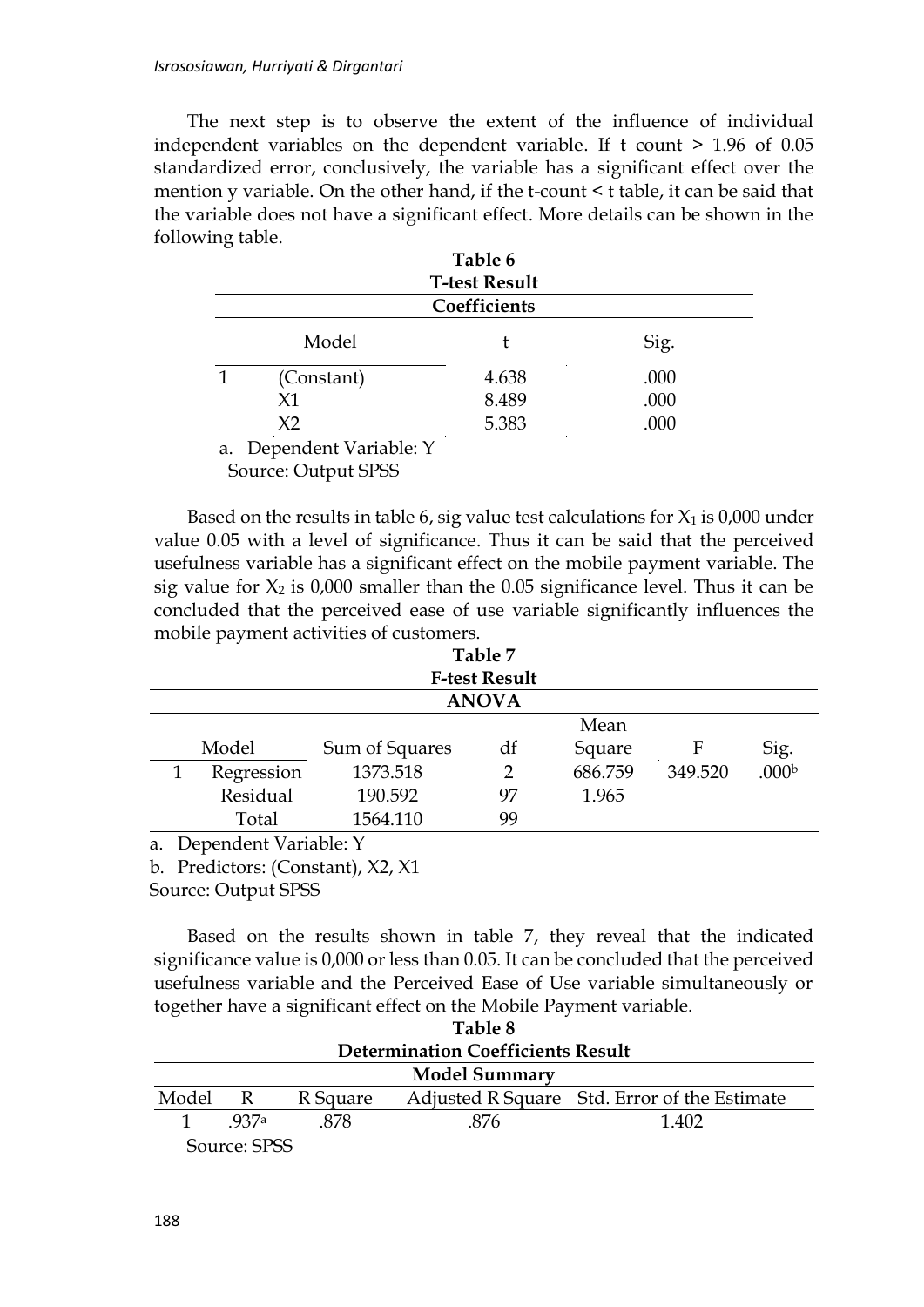Based on the test results shown in table 8, it can be shown that the coefficient of determination (Adjusted R Square) is 0.876 or 87.6%. It showed that the mobile payment can be explained 87.6% by the perceived ease of use variable and the perceived usefulness variable, while the remaining 12.4% can be explained by other factors.

#### **DISCUSSION**

#### *Perceived Usefulness on Mobile Payment*

Based on the results of statistical tests conducted that perceived usefulness has a positive and significant effect on Mobile Payment. These results agree with the research conducted by (Kim, Mirusmonov, & Lee, 2010; Weng, Yang, Ho, & Su, 2018). The use of many DANA applications provides many benefits for users in conducting transactions. One of the benefits that many users feel are the benefits in the form of promos given by providers through applications provided to users(Liébana Cabanillas, de Luna, & Montoro Ríosa, 2017), so the higher the perceived usefulness, the higher the use of Mobile Payment (Yan & Pan, 2014; Amelia, 2019).

In addition to the benefits obtained by users of the DANA application, it also receives a comfortable (Ting, Yacob, Liew, & Ming, 2016) feeling that gives attraction to the use of the DANA application. The comfort felt when making a transaction without having to move. The users of the DANA application can also use anywhere and at any time by taking into account the availability of merchants who use DANA as a transaction tool. With the use of the DANA application, can also affect the efficiency and time savings in the form of trimming transaction time so that it can speed up the service process and transactions carried out (Seetharaman, Kumar, Palaniappan, & Weber, 2017). DANA application provides excellent benefits in conducting operations because many affiliated with many merchants (de Luna, Liébana-Cabanillas, Sánchez-Fernández, & Muñoz-Leiva, 2019) that offer various advantages in its use.

#### *Perceived Ease of Use on Mobile Payment*

Based on the results of research conducted on the variable, perceived ease of use has a positive and significant effect on the use of mobile payment. This research is in line with research by (Liébana Cabanillas, de Luna, & Montoro Ríosa, 2017; Anthony & Wong, 2018). In this study, it proves that consumer behavior towards the use of DANA applications is increasingly affecting the Mobile Payment.

Perceived ease of use considers the benefits of ease of use of technology adopted by users (Seetharaman et al., 2017). If the operation of features is delicate, it will have an impact on reducing the use of the application. Benefits and Ease of use (Alaeddin, Rana, Zainudin, & Kamarudin, 2018) are shown by the ease of getting requests, the ease of installing apps, the flexibility in learning and cellular users of DANA applications. A user interface that has an attractive design and is easy to use will increase the perceived system benefits and increase the chance of adopting the application (Aydin, 2016).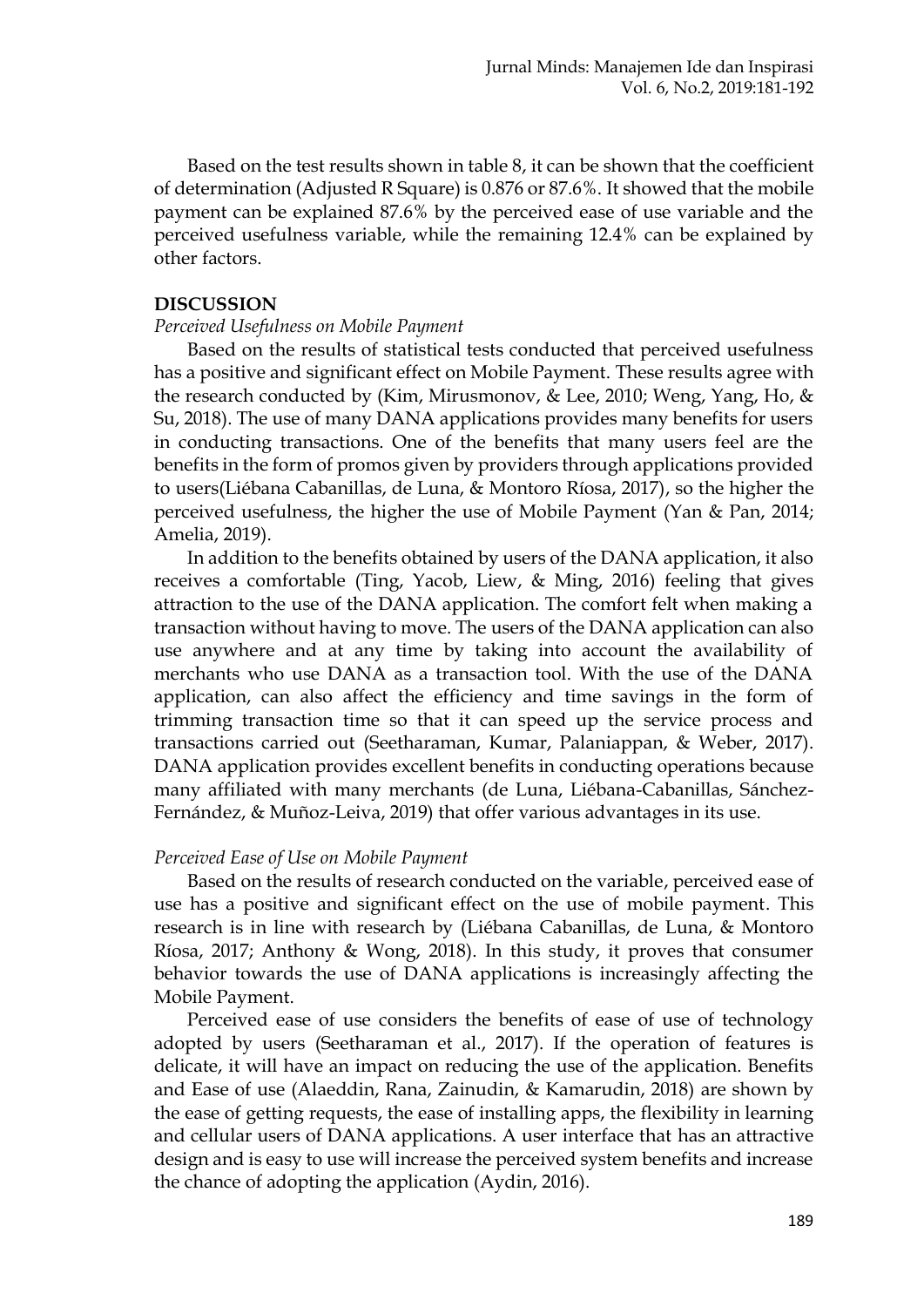#### **Conclusion**

The statistical test results in this study perceived usefulness have a positive and significant effect on Mobile Payment. The ease of use of the DANA application and the convenience and can be used anywhere dramatically affects the use of the application. With the use of the DANA application, can also affect the efficiency and time savings in the form of trimming transaction time so that it can speed up the service process and transactions carried out. DANA application provides excellent benefits in conducting transactions because many affiliated with many merchants that offer various advantages in its use. The test results in this study indicate that the Perceived Ease of Use has a positive and significant effect on the use of Mobile Payment. It comes by the ease of getting the application, the ease of installing the application, the flexibility in learning and using apps that can be accessed on cellular users of the DANA application.

#### **Further Study**

This research still has many limitations in which the sample used is only limited to UPI institutions, namely postgraduate students. Results obtained may still have differences when done outside the institution. Also, it is necessary to conduct interviews and in-depth observations to get more information from respondents. The research method suggested is not only the TAM but other theoretically available approaches, or adding different characteristics of research variables.

#### **REFERENCES**

- Alaeddin, O., Rana, A., Zainudin, Z., & Kamarudin, F. (2018). From Physical to Digital: Investigating Consumer Behaviour of Switching to Mobile Wallet. *Polish Journal of Management Studies*, *17*(2), 18–30.
- Amelia, E. (2019). *Analisis Perilaku Minat Menggunakan Mobile Payment Dengan Pendekatan Technology Acceptance Model 3: Studi Pada Pengguna Aplikasi Pembayaran OVO*. Universitas Pendidikan Indonesia.
- Anthony & Wong, T. T. (2018). A Study of Consumer Acceptance of Mobile Payment Services in Hong Kong. *Journal of Economics, Management and Trade*, *21*(3), 1–14.
- Aydin, G. (2016). Adoption of Mobile Payment Systems: A Study on Mobile Wallets. *Pressacademia*, *5*(1), 73–73.
- Davis, F. D. (1989). Perceived Usefulness, Perceived Ease of Use, and User Acceptance of Information Technology. *MIS Quarterly*, *13*(3), 319–340.
- Davis, F. D. (1993). User Acceptance Of Information Technology: System Characteristics, User Perceptions, and Behavioral Impacts. *International Journal of Man-Machine Studies*, *38*(3), 475–487.
- Davis, F. D., Bagozzi, R. P., & Warshaw, P. R. (1989). User Acceptance Of Computer Technology: A Comparison Of Two Theoretical Models. *Management Science*, *35*(8), 982–1003.
- De Luna, I. R., Liébana-Cabanillas, F., Sánchez-Fernández, J., & Muñoz-Leiva, F. (2019). Mobile Payment is Not All The Same: The Adoption of Mobile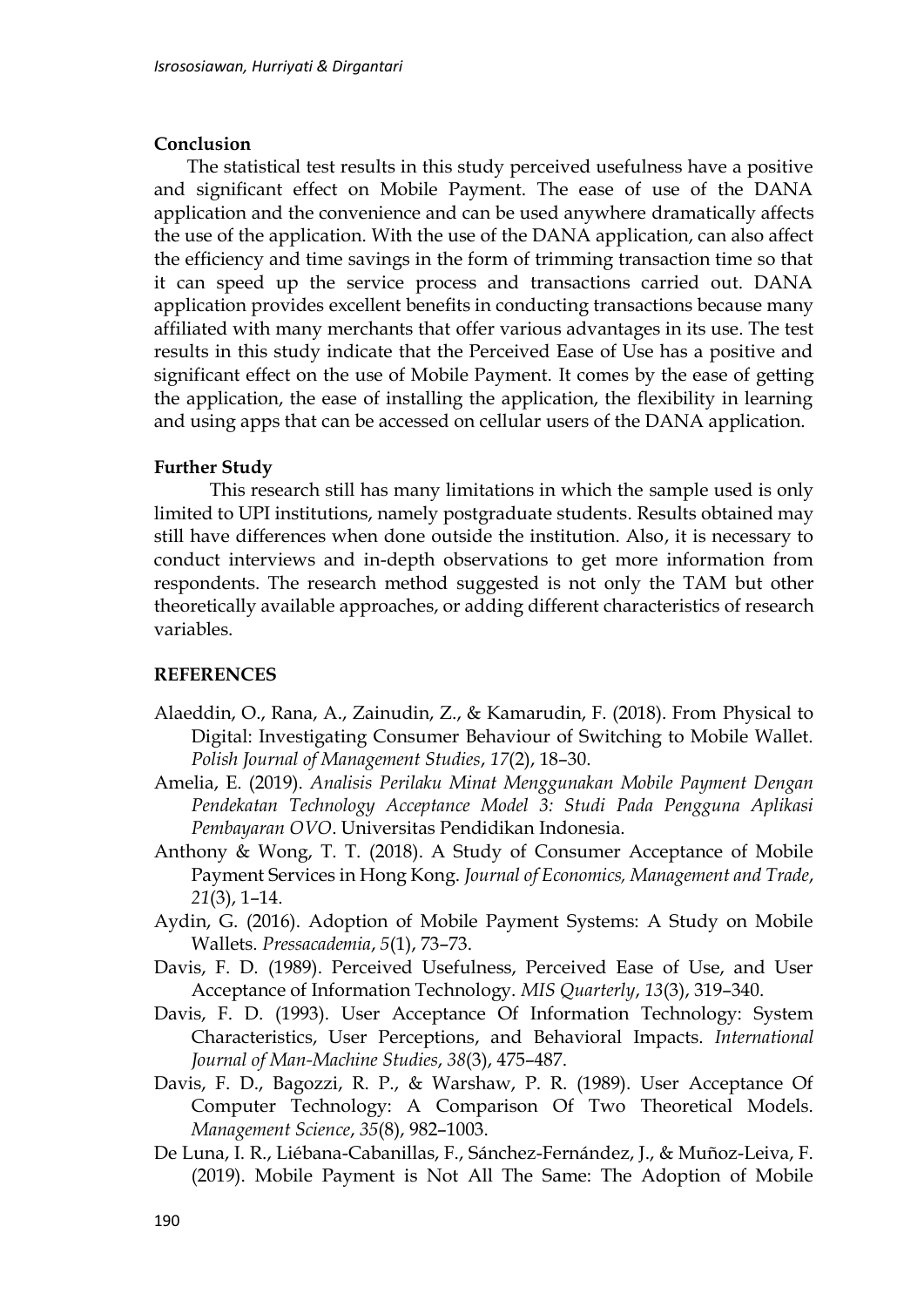Payment Systems Depending on The Technology Applied. *Technological Forecasting and Social Change*, *146*(October 2017), 931–944.

- Ghozali, I. (2019). *Aplikasi Analisis Multivariate dengan Program SPSS. Semarang: Universitas Diponegoro*. Badan Penebit Universtas Diponogoro.
- Gokilavani, R., Kumar, D. V., Durgarani, M., & Mahalakshmi, R. (2018). Can India Move Towards Digital Sovereign Currency ? A Study on Perception of Consumers Towards. *International Journal of Pure and Applied Mathematics*, *119*(17), 2167–2175.
- Halttunen, V. (2016). *Consumer Behavior in Digital Era General Aspects and Findings of Empirical Studies on Digital Music with a Retrospective Discussion*.
- Hernández, J. (2010). Análisis Y Modelización Del Comportamiento De Uso De Las Herramientas Travel 2.0. *Universidad de Granada*.
- Jose Liebana-Cabanillas, F., Sánchez-Fernández, J., & Muñoz-Leiva, F. (2014). Role of Gender on Acceptance of Mobile Payment. *Industrial Management & Data Systems*, *114*(2), 220–240.
- Kim, C., Mirusmonov, M., & Lee, I. (2010). An Empirical Examination of Factors Influencing The Intention to Use Mobile Payment. *Computers in Human Behavior*, *26*(3), 310–322.
- Kusumah, E. P. (2018). Technology Acceptance Model (TAM) of Statistical Package for the Social Sciences (SPSS) Applications. *IJBE: Integrated Journal of Business and Economics*, *2*(1), 1–11.
- Kusumah, E. P., & Christianingrum, M. (2018). *Analysis of Decision Factors to Purchase Organic Fertilizer by White Pepper Farmers*. *3*(75), 145–154.
- Liébana-Cabanillas, F, Muñoz-Leiva, F., Ibáñez-Zapata, J. A., & Rey-Pino, J. (2012). The role of mobile payment systems in Electronic Commerce. *Actas de La EMAC Conference*.
- Liébana-Cabanillas, Francisco, Sánchez-Fernández, J., & Muñoz-Leiva, F. (2014). The Moderating Effect Of Experience In The Adoption Of Mobile Payment Tools In Virtual Social Networks: The M-Payment Acceptance Model In Virtual Social Networks (MPAM-VSN). *International Journal of Information Management*, *34*(2), 151–166.
- Liébana Cabanillas, F., de Luna, I. R., & Montoro Ríosa, F. (2017). Intention to Use New Mobile Payment Systems: A Comparative Analysis of SMS and NFC Payments. *Economic Research-Ekonomska Istrazivanja*, *30*(1), 892–910.
- Liu, S., Zhuo, Y., Soman, D., & Zhao, M. (2012). The Consumer Implications of The Use of Electronic and Mobile Payment Systems. In *Rotman School of Management, University of Toronto*.
- Manjunath, K. S. K., & Nagabhushanam, M. (2017). Application of Technology Acceptance Model in Consumer Behaviour Towards Internet Purchases. *International Journal of Psychology and Cognitive Science*, *3*(3), 12–19.
- Munoz-Leiva, F., Hernández-Méndez, J., & Sánchez-Fernández, J. (2012). Generalizing User Behaviour In Online Travel Sites Through The Travel 2.0 Website Acceptance Model. *Online Information Review*, *36*(6), 879–902.
- Pai, F.-Y., & Huang, K.-I. (2011). Applying The Technology Acceptance Model To The Introduction Of Healthcare Information Systems. *Technological*